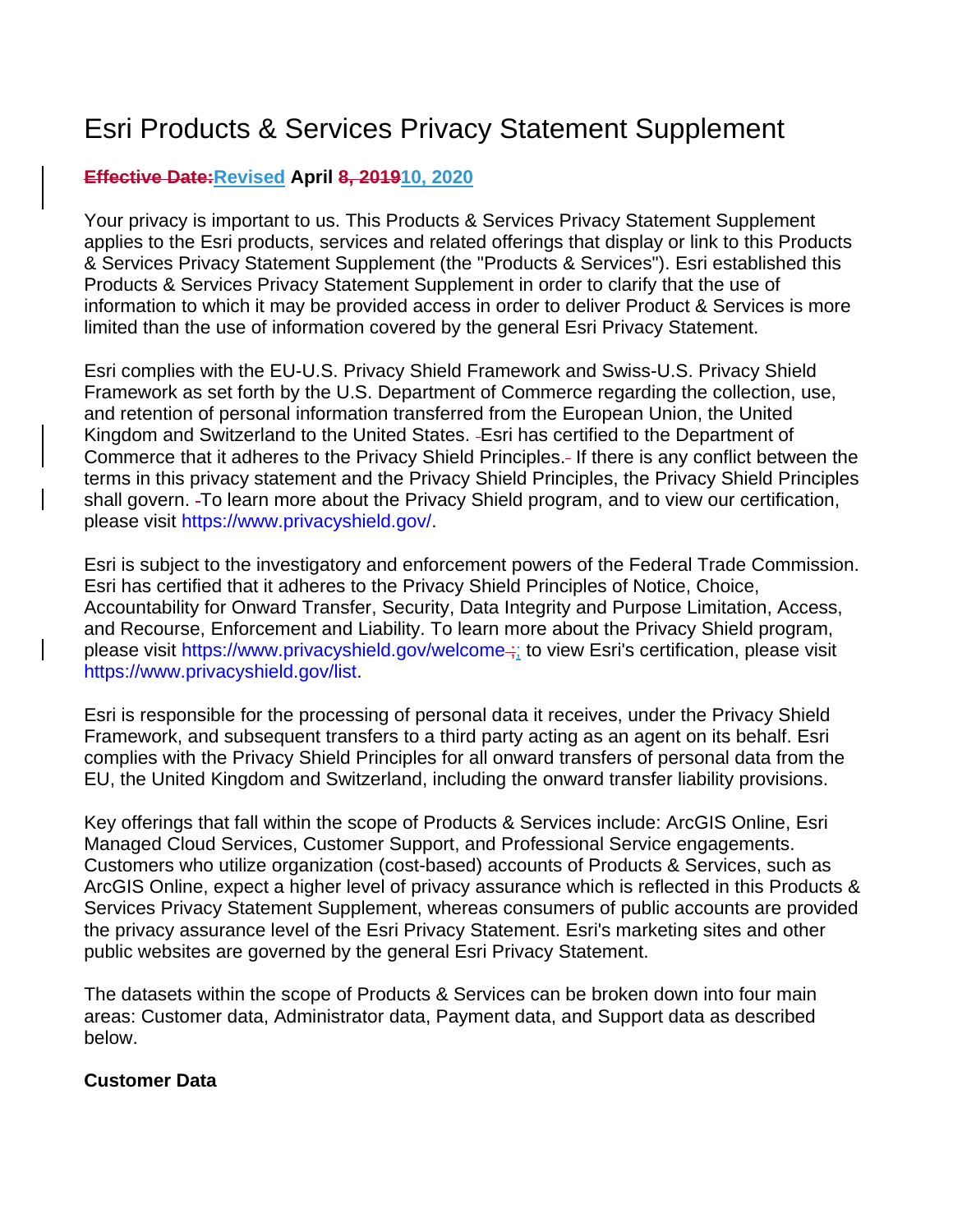Customer Data consists of all data including text, sound, video, or image files, and software, that are provided to Esri by, or on behalf of, you or your end users through the use of Esri Products & Services. Esri treats Customer Data as confidential in accordance with the terms of your orders for Products & Services.

Customer Data will be used only to provide customer the Products & Services including purposes compatible with providing those services. For example, we may use Customer Data to provide a personalized experience, improve service reliability, combat spam or other malware, or improve features and functionality of the Products & Services. Esri will not use Customer Data or derive information from it for any advertising or similar commercial purposes. Customer Data is not Administrator Data, Payment Data, or Support Data.

You have the choice to access your information and Customer Data and to correct, control or delete your information and Customer Data in our Products & Services by logging in to your account and making the appropriate changes. For more information about the features and functionality that enable you to control Customer Data, please review documentation specific to the Products & Services available through Trust.ArcGIS.co[mTrust.ArcGIS.com.](https://trust.arcgis.com/)

## **Administrator Data**

This is information the customer provides about itself typically as part of marketing, sales, or contractual interactions with Esri, including for example its name, address, billing information, and some employee contact information. Esri may also collect other information about the customer and some employees, for example through its web sites, as part of that interaction. All of that information is Administrator Data, and is treated according to Esri's general Privacy Statement.

In contrast, having contracted with Esri for ArcGIS Online or other Products & Services, when the customer provides Esri access to its production, development or test environment, which may include personal information about its employees, customers, partners or suppliers (collectively "end users"), this is considered Customer Data and treated under the supplementary obligations of this Products & Services Privacy Statement Supplement.

#### **Payment Data**

Esri stores no payment instrument number information (e.g. credit card) within their systems for Products & Services. Esri utilizes a third party provider which has been audited by a Payment Card Industry Standard certified auditor to ensure your information remains secure. Payment information is transmitted directly to the provider via HTTPS for secure transmission so that payment data is never transmitted or stored by Esri Products & Services.

# **Support Data**

Support Data is the information we collect when you contact or engage Esri for technical support. It includes information you submit in a support request or provide when you run an automated troubleshooter. It may also include information about hardware, software, and other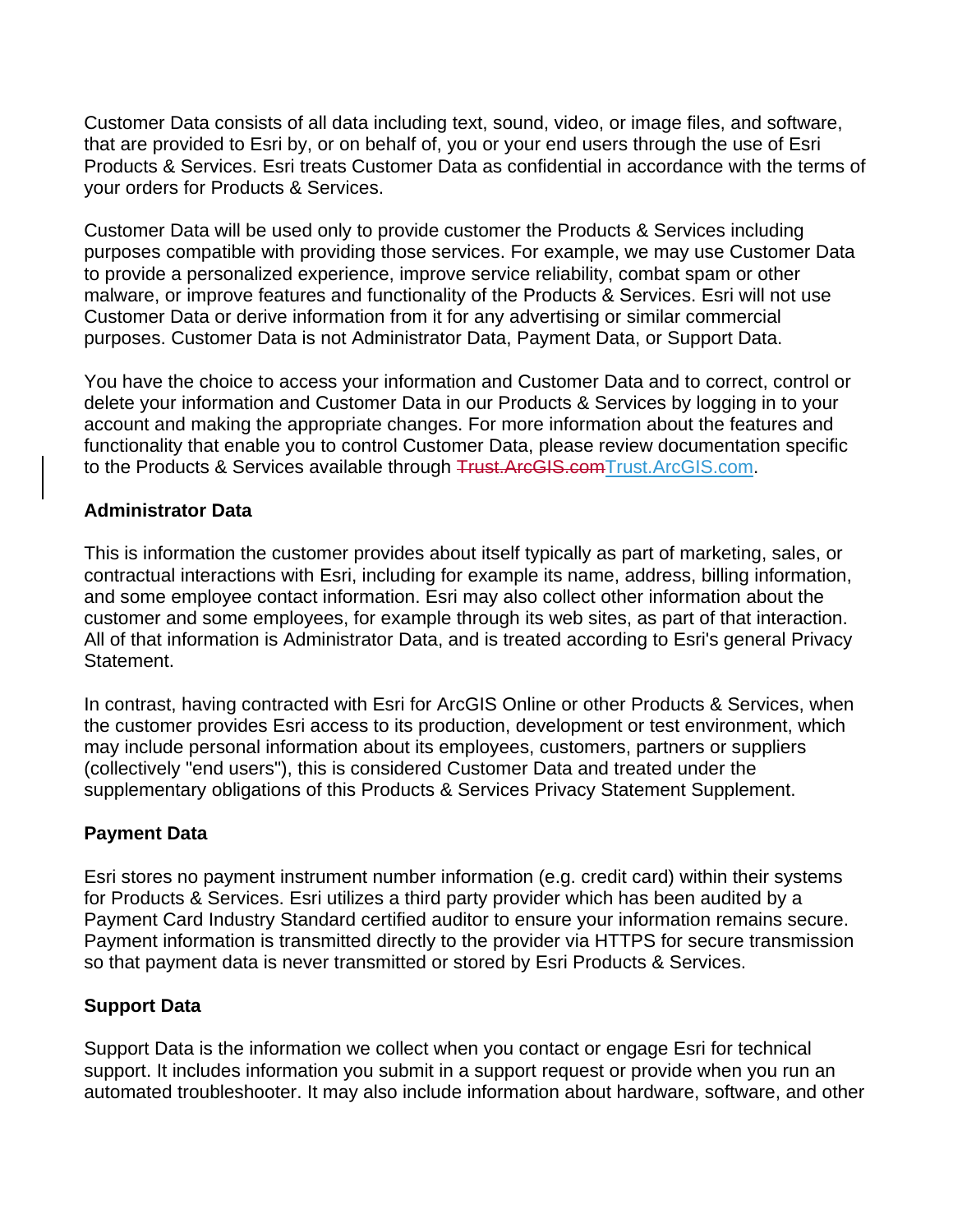details gathered related to the support incident, such as contact or authentication information, chat session personalization, information about the condition of the machine and the application when the fault occurred and during diagnostics, system and registry data about software installations and hardware configurations, and error-tracking files. In addition to using Support Data to resolve your support incident, we use Support Data to operate, improve and personalize the products and services we offer.

Support may be provided through phone, email, or online chat. With your permission, we may use Remote Access ("RA") to temporarily navigate your machine or, for certain Products & Services, you may add a support professional as an authorized user for a limited duration to view diagnostic data in order to resolve a support incident. Phone conversations, online chat sessions, or RA sessions with support professionals may be recorded and/or monitored. Support Data is subject to this Products & Services Privacy Statement Supplement.

# **Cookie Technologies**

Esri may use cookies (small text files placed on a device's hard disk by a web service) or similar technologies to provide Products & Services. For example, cookies and similar technologies such as web beacons may be used to store a user's preferences and settings, to gather web analytics, to authenticate users, and to detect fraud. In addition to the cookies Esri may set when you visit Esri Products & Services sites, third parties that we have hired to provide certain services on our behalf, such as site analytics, may also set cookies when you visit Esri sites. To learn more about how to control cookies and similar technologies, please see your Internet browser's documentation. Choices you make regarding the use of cookies may impact your use of the Products & Services. Please be aware that many of our products and services require cookies when non-anonymous access is required.

#### **On-Premises / Local Software**

Some Products & Services may require, or may be enhanced by, the installation of local software (e.g., agents, device management applications) on a device.

By default, local software may transmit the following which they can opt-out of (i) data, which may include Customer Data, from a device or appliance to or from the Products & Services; or (ii) logs or error reports to Esri for troubleshooting purposes; (iii) data collected about the use and performance of the local software or the Products & Services that may be transmitted to Esri and analyzed to improve the quality, security, and integrity of the products and services we offer. For additional information on what is collected and sent, please review the Esri User Experience Improvement ProgramEsri User Experience [Improvement](https://support.esri.com/technical-article/000011271) Program FAQ's.

#### **Online Services and Data Location**

Online Services are the subset of Esri Products & Services hosted by Esri, typically within a cloud infrastructure provider. Many Esri Online Services such as ArcGIS Online are intended for use by organizations. If you use an email address provided by an organization you are affiliated with, such as an employer or school, to access the Online Services, the owner of the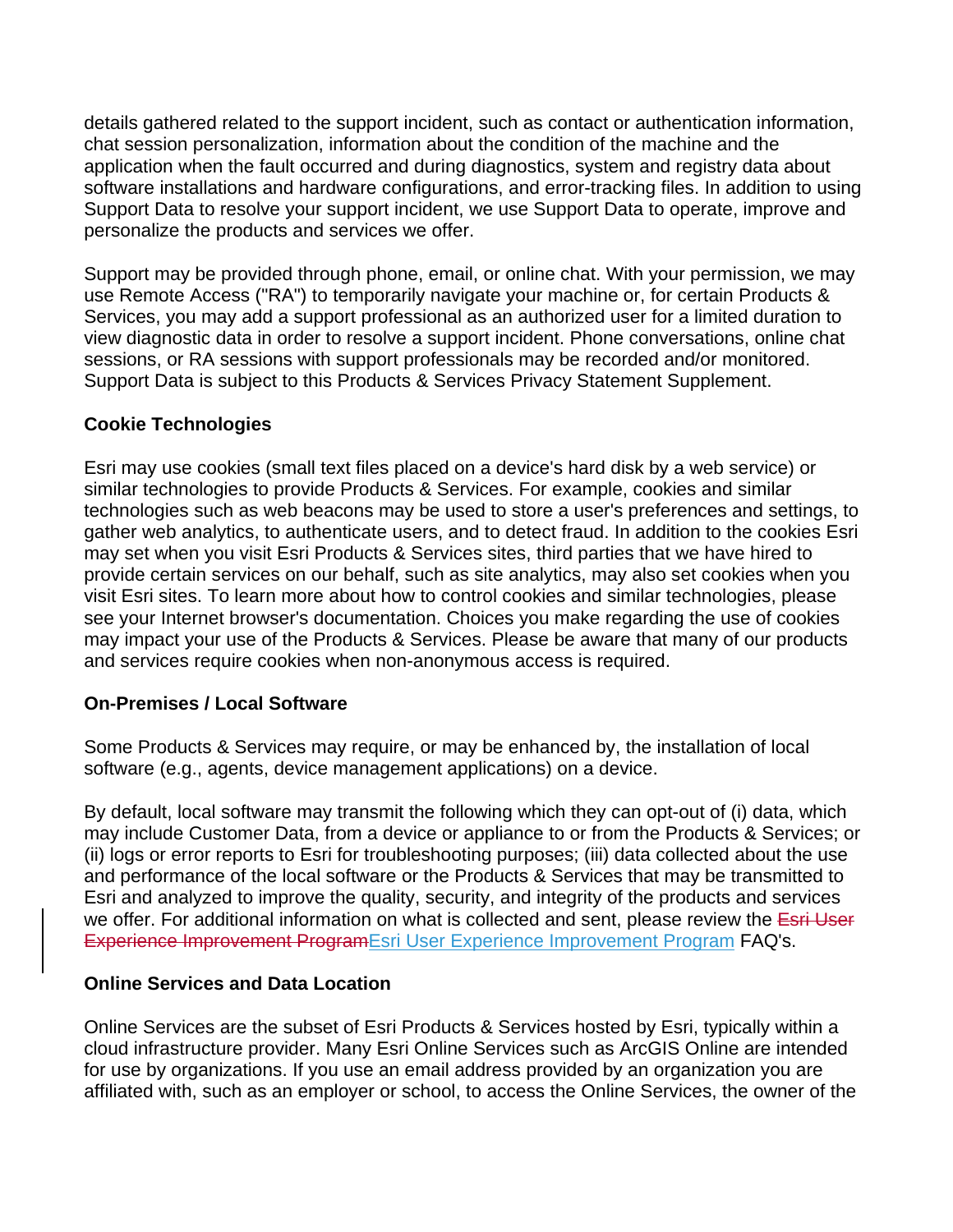domain associated with your email address may: (i) control and administer your Online Services account and (ii) access and process your data, including the contents of your communications and files. Your use of the Online Services may be subject to your organization's policies, if any. If your organization is administering your use of the Esri Online Services, please direct your privacy inquiries to your administrator. Esri is not responsible for the privacy or security practices of our customers, which may differ from those set forth in this Products & Services Privacy Statement Supplement.

Customer Data that Esri Online Services process on your behalf may be transferred to, and stored and processed in, the United States or any other country in which Esri or its affiliates or subcontractors maintain facilities. You appoint Esri to perform any such transfer of Customer Data to any such country and to store and process Customer Data in order to provide the Online Services.

ArcGIS Online and Esri Managed Cloud Service's Advanced Plus offerings both currentlyoffering only stores Customer Data in the contiguous United States. Upon purchase of a new ArcGIS Online organization, a customer can specify to store their data and services in the EU region or the contiguous United States. Please visit Trust.ArcGIS.co[mTrust.ArcGIS.com](https://trust.arcgis.com/) or consult your agreement(s) for details.

## **Use of Subcontractors and Third pParties**

Esri may hire subcontractors to provide services on its behalf. Any such subcontractors will be permitted to obtain data from the Products & Services only to deliver the services Esri has retained them to provide and have agreed not to use data for any other purpose.

Esri's Products & Services may enable you to purchase, subscribe to, or use services, software, and content from companies other than Esri ("Third Party Offerings"). If you choose to purchase, subscribe to, or use a Third Party Offering, we may provide the third party with your Administrator Data. Subject to your contact preferences, the third party may use your Administrator Data to send you promotional communications. Use of that information and your use of a Third Party Offering will be governed by the third party's privacy statement and policies.

#### **Disclosure of Data**

Esri will not disclose Customer Data to law enforcement unless required by law. Should law enforcement contact Esri with a demand for Customer Data, Esri will attempt to redirect the law enforcement agency to request that data directly from you. If compelled to disclose Customer Data to law enforcement, then Esri will promptly notify you and provide you a copy of the demand unless legally prohibited from doing so.

Upon receipt of any other third party request for Customer Data (such as requests from customer's end users), Esri will promptly notify you unless prohibited by law. If Esri is not required by law to disclose the Customer Data, Esri will reject the request. If the request is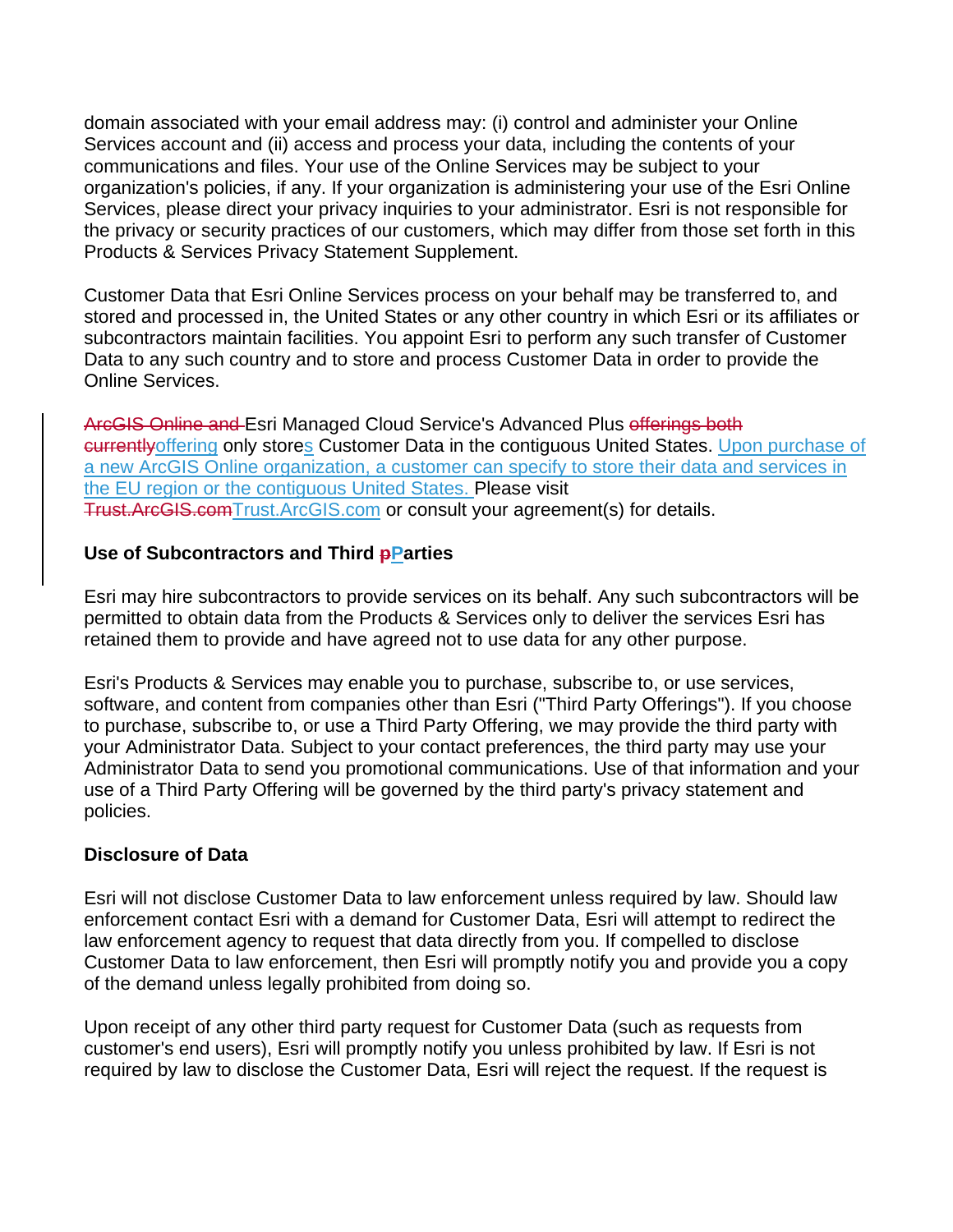valid and Esri could be compelled to disclose the requested information, Esri will attempt to redirect the third party to request the Customer Data from you.

Except as customer directs, Esri will not provide any third party: (1) direct, indirect, blanket or unfettered access to Customer Data; (2) the encryption keys used to secure Customer Data or the ability to break such encryption; or (3) any kind of access to Customer Data if Esri is aware that such data is used for purposes other than those stated in the request.

In support of the above, Esri may provide your basic contact information to the third party.

Esri will not disclose Customer Data, Administrator Data, Payment Data or Support Data outside of Esri or its controlled subsidiaries and affiliates except (1) as you direct, (2) with permission from an end user, (3) as described in this Products & Services Privacy Statement Supplement or in your agreement(s) with Esri, or (4) in response to lawful requests by public authorities, including to meet national security or law enforcement requirements. We may share Administrator Data with third parties for purposes of fraud prevention.

#### **Security**

Esri is committed to helping protect the security of your information. We have implemented and will maintain appropriate technical and organizational measures intended to protect your information against accidental loss, destruction, or alteration; unauthorized disclosure or access; or unlawful destruction.

For more information about the security of Esri Products & Services, please visit Trust.ArcGIS.co[mTrust.ArcGIS.com](https://trust.arcgis.com/) or contact Esri's Software Security & Privacy Team at [SoftwareSecurity@Esri.com.](mailto:SoftwareSecurity@Esri.com)

#### **Privacy Statement Updates**

We may change this Product & Services Privacy Statement Supplement from time to time. If and/or when Esri makes changes to this supplement, the updated version will be posted in place of this supplement. If we make any material changes, we will notify you by means of an announcement here and on [https://trust.arcgis.com](https://trust.arcgis.com/) prior to the change becoming effective. We encourage you to visit [https://trust.arcgis.com](https://trust.arcgis.com/) periodically.

# **Contacting Us**

For more information about Esri's Product and Services information practices, please visit Trust.ArcGIS.co[mTrust.ArcGIS.com.](https://trust.arcgis.com/)

Questions regarding this Product & Services Privacy Statement Supplement or information practices should be directed to [Privacy@Esri.com.](mailto:Privacy@Esri.com)